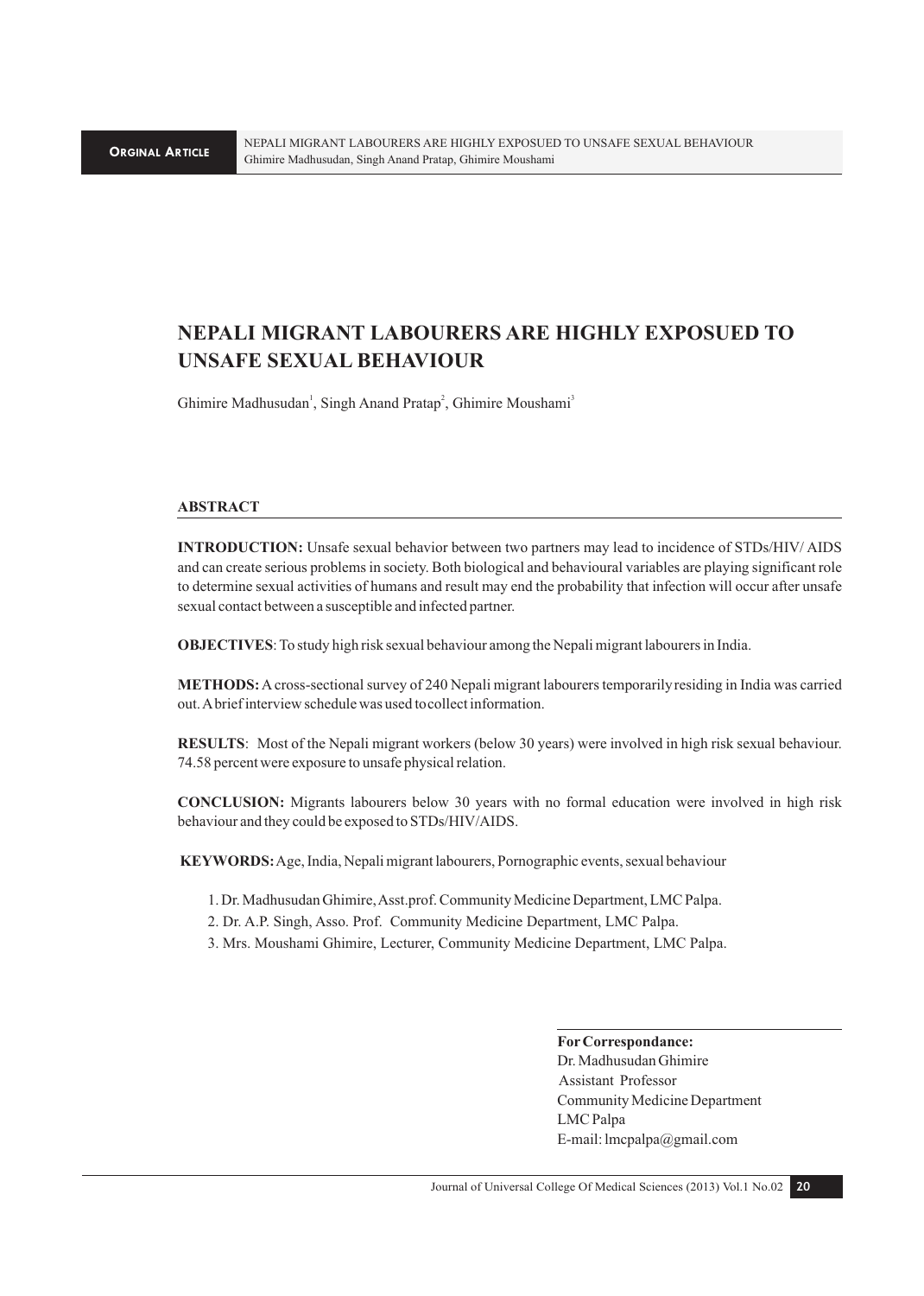NEPALI MIGRANT LABOURERS ARE HIGHLY EXPOSUED TO UNSAFE SEXUAL BEHAVIOUR Ghimire Madhusudan, Singh Anand Pratap, Ghimire Moushami

# **INTRODUCTION**

Sex has many dimensions. It is the means of procreation; but can also be used to express the emotional side of love and friendship, just as a material gift would do. Sex and material gifts can therefore be exchanged in a non-commercial transaction when they have the same emotional values. The exchange can occur in both marital and non-marital sexual negotiations because it is inherent in them. This raises a serious question when considering the dividing lines between commercial and affectional sex. In the former, sex is commoditized, sold and bought: there is a fixed or negotiated price attached to the sexual act. In the latter, sex is meant to express the emotional sides of love and friendship; it is determined by religious, cultural and procreational morality. Affectionl sex is thus linked to both the individual character and the societal moral attributes. This two categories are not mutually exclusive, and they both involve the circulation of material objects in their negotiations. In the context of Nepal, most of illiterate people with low socioeconomic status are working as labourer in different parts of India. Most of the

migrant labourer are unaware about healthy sexual behavior and may involve in unsafe sexual activities. These all activities of migrants may lead to them for getting STD/HIV/AIDS. **1** 200,000 Nepali sex workers are in India. Nepal's HIV epidemic figure also shows that number of sex workers who migrate or are trafficked to Mumbai, India to work, thereby increasing HIV **2** prevalence in the sex workers' network in Nepal.

#### **Material and Method**

Cross sectional analytical study design was applied among the 240 Nepali migrant labourers who were working temporally in different parts (Allahabad, Vanarasi, Hariyana and Delhi) of India. Respondents were selected through simple random process. Information was collected through pre tested interview schedule, key informant and focus group discussion. The detail information about study was provided to the respondents and tried to fulfill their enquiries. Anonymity of all participants was maintained and, saved their wishes and expression. Information was analyzed through SPSS Microsoft process.

#### **RESULTS**

1. Demographic profile of respondents

| <b>Education</b>      |                 | Frequency | Percent |
|-----------------------|-----------------|-----------|---------|
|                       | Illiterate      | 63        | 26.2    |
|                       | Primary         | 93        | 38.8    |
|                       | Lower secondary | 64        | 26.7    |
|                       | S.L.C.          | 20        | 8.3     |
| Age                   | Below 20 years  | 10        | 4.2     |
|                       | 20 to 30 years  | 164       | 68.3    |
|                       | 31 to 40 years  | 51        | 21.2    |
|                       | Above 40 years  | 15        | 6.2     |
| <b>Marital Status</b> | Married         | 132       | 55.0    |
|                       | Non-married     | 108       | 45.0    |

#### 2. Exposure to physical relation with condom use

| Exposure to physical relation                       |              | No. of labourer | Percent        |
|-----------------------------------------------------|--------------|-----------------|----------------|
|                                                     | $V_{\rm CS}$ | 79              | 74.58          |
|                                                     | No           |                 | 25.42          |
| Condom used during last physical relation $(N=179)$ | Yes          | 99              | 55.03          |
|                                                     | No           | 80              | $44.9^{\circ}$ |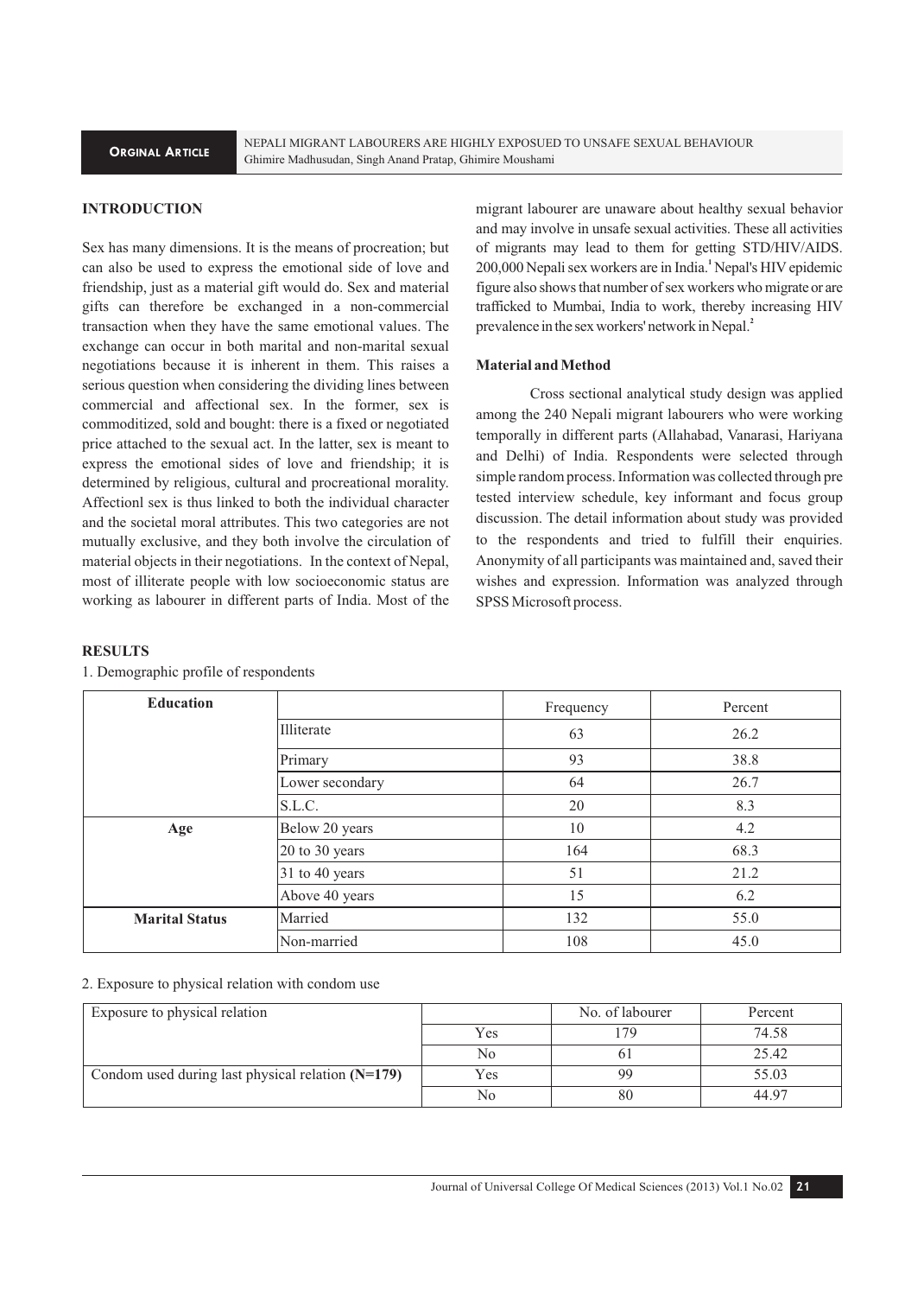| 1. Age of the responds             | Exposure to pornographic movies |                | Total |
|------------------------------------|---------------------------------|----------------|-------|
|                                    | yes                             | N <sub>0</sub> |       |
| Below 20 years                     | 7                               | 3              | 10    |
| 20 to 30 years                     | 148                             | 16             | 164   |
| 31 to 40 years                     | 44                              | 7              | 51    |
| Above 40 years                     | 13                              | $\overline{2}$ | 15    |
| Pearson Chi-Square 0.252, df=3     |                                 |                |       |
| 2.<br>Education of the respondents |                                 |                |       |
| illiterate                         | 58                              | 5              | 63    |
| primary                            | 81                              | 12             | 93    |
| lower secondary                    | 55                              | 9              | 64    |
| S.L.C.                             | 18                              | 2              | 20    |
| Pearson Chi-Square 0.706, df= 3    |                                 |                |       |

3. Cross tabulation between Age and education level of the migrant laborer and Exposure to pornographic movies

#### **DISCUSSION**

Sexual behavior is related to sex and sex perception of people. It is influenced by culture, social structure, age, sex, education, sexual knowledge, attitude and nature of every individual. Some sexual behaviors are classified as high risk behavior and lead to increase risk of sexually transmitted diseases.<sup>6</sup> Education can play major role for inducing healthy practices which may help to promote safe sexual behavior. Adolescents' education level even within the same socio-economic class is a key determinant of their own reproductive health. Social, economical and political disruptions often involve simultaneous sudden increase in the number of migration and prostitutes.<sup>7</sup> The study found that 26.2% of total respondents were illiterate and 38.8% migrant labourers were able to read and write but they could not have sufficient knowledge regarding sexual behaviour**.** 45 % unmarried migrants were fall in high risk sexual behavior. A joint study conducted by Harvard school of public health in kalilali district of Nepal stated that sexually transmitted infection among the women in migrant communities was high. Age, mariatal status and migration status of their husbands were more associated to high risk sexual activities and sexually transmitted infections <sup>1</sup>. The study revealed that maximum of total study population

were exposure to pornographic movies so it could lead to involve into unsafe physical relation. A similar study conducted in Malawi stated that 95.5 percent of 163 migrant were involved in friendship non- commercial sexual contact and they had multi-partnered sexual behaviour<sup>4</sup>. 51.5 percent of them had more than five regular sexual partners and involved in unsafe sex<sup>3</sup>. The study agreed that age of the respondents was associated (Pearson Chi-Square 0.252, df=3) with exposure to pornographic movies but not observable relation between educational status of migrants labourer with pornographic movies. On the observation of behavioural factors of the respondents the study stated that most of them were at high risk of getting unsafe sex and 44.97 percent of total exposure migrants could not use condom to their last physical relation but 82 percent of total migrated truck drivers in Thailand were involved unsafe commercial sexual relation<sup>5</sup>.

#### **CONCLUSION**

Migrants below 30 years with no education as well as low education were exposed to high risk sexual behavior. Age of the migrant was significantly observable on exposure to pornographic movies.